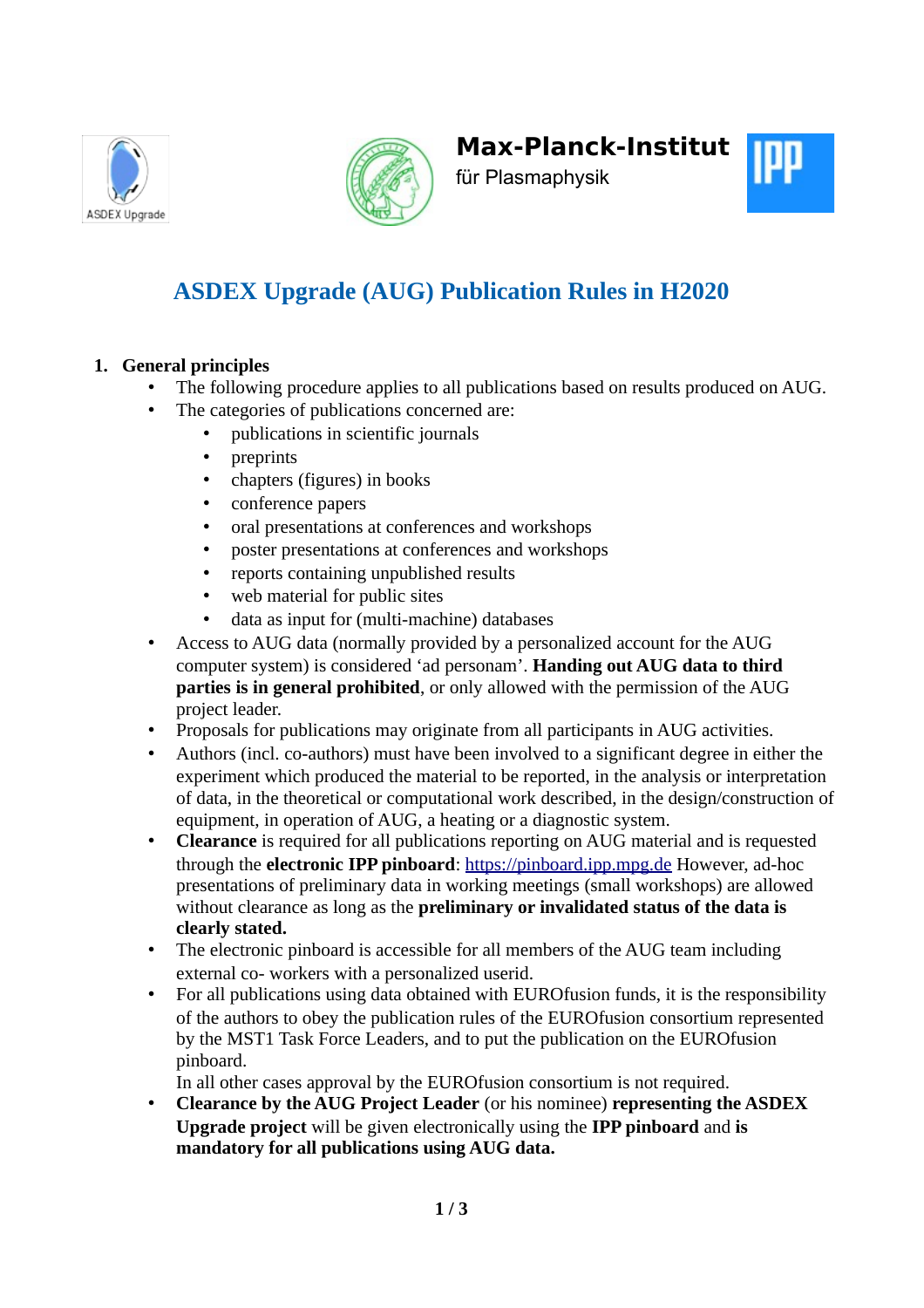- **Clearance from the EUROfusion consortium** (where applicable) will be given electronically on the EUROfusion pinboard by one of the MST1 Task Force Leaders.
- The 'ASDEX Upgrade team' has to be part of the author list. If a journal does not allow this, 'ASDEX Upgrade' must be mentioned in the title.
- Publications which rely to a significant extent on results obtained with AUG hardware developed and operated by a collaborating research unit require their approval.
- It is the responsibility of the authors to obey the **publication rules of their home institution.**
- Modification of this document requires the approval of the AUG Project Leader and the relevant representative of the EUROfusion consortium.

#### **2. Journal Publication Procedure**

- Prior to publication, experimental results and their interpretation should in general be presented to the AUG team in an AUG Seminar or in a joint AUG / MST1 Seminar which will also be accessible via video conferencing.
- Participants in the AUG activities propose topics for papers; on this basis the AUG Project Leader, AUG Group Leaders, the AUG Task Force Leaders as well as the MST1 Task Force Leaders give advice in the preparation of drafts and check the proposed author list for appropriateness and completeness.
- At least two weeks prior to submission to the journal, the manuscript has to be put on the **electronic IPP pinboard** (see above) into the category 'ASDEX Upgrade' for discussion with the AUG team. This is also the first step of the clearance procedure.
- All papers have to be approved by the AUG Project Leader or by his nominee which is only possible via electronic submission to the IPP pinboard.
- It is the responsibility of the authors to **initiate in due time the clearance procedures of their home institution and of the EUROfusion consortium represented by the MST1 Task Force Leaders** (where applicable, see general principles, above).
- The acknowledgement has to include: "**This work has been carried out within the framework of the EUROfusion Consortium and has received funding from the Euratom research and training programme 2014-2018 under grant agreement No 633053. The views and opinions expressed herein do not necessarily reflect those of the European Commission.**"
- In case no consensus is reached on a proposed publication, the final **decision is up to the AUG Project Leader and a representative of the EUROfusion consortium.**

### **3. Conference Publication Procedure**

- Draft **abstracts have to be submitted to the electronic pinboard** (see above) in order to ensure the overall scientific coherence of all publications and the appropriateness of authorship at least two weeks before the submission deadline.
- For oral presentations and posters (especially for invited talks) rehearsals must be organized in due time either at IPP Garching or by video conferencing.
- In the selection process due consideration will be given to a balanced representation of Research Units involved in AUG activities and to attendance to other conferences, as well as to financial boundary conditions.
- It is the responsibility of the authors to initiate in due time the clearance procedures of their home institution **and of the EUROfusion consortium represented by the MST1 Task Force Leaders** as well as to resolve financial issues (where applicable).